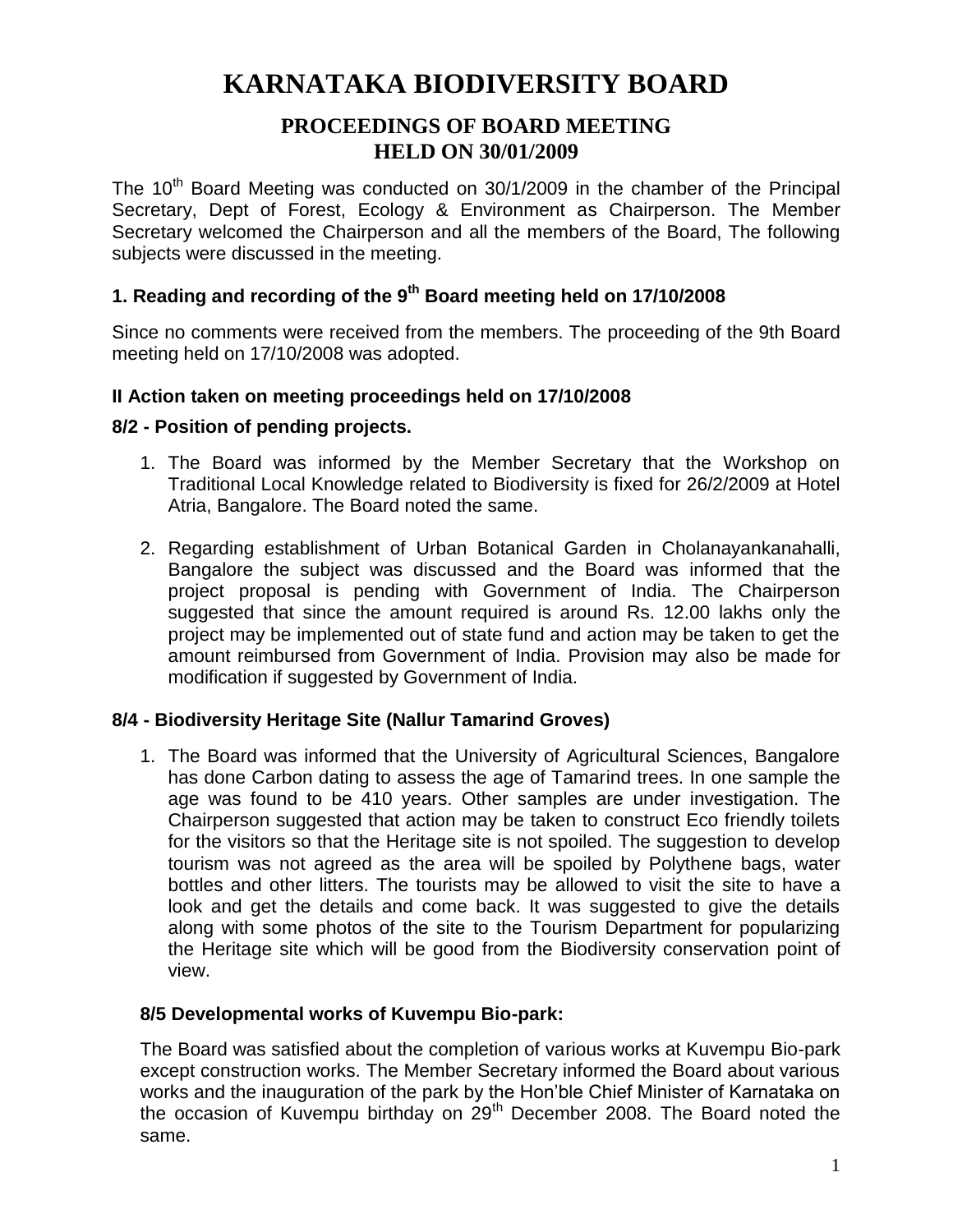## **8/6 Levy of Cess on Pharmaceutical products:**

- 1. The Secretary, Environment and Ecology informed the Board that the matter was referred to the Department of Ayush for their opinion. After their opinion is received the matter will be referred to Law department and the action will be taken accordingly. The same was noted by the Board.
- 2. The Board was informed about the Notification issued by the Government of India, accordingly to the notification scientist not below C grade have been authorized to file complaints with regard to offences punishable under the Biological Diversity Act 2002. The Board suggested to verify the scale of C grade Scientists and reconsider the level of "Authorized officers" in the state. The proposal should be sent to Government for notifying the officers as Authorized officers of the Board for the purpose of the Act. The Chairperson suggested that the Karnataka Biodiversity Board should also send the proposal to Government to declare Authorized officers to file complaints with regard to offences in the forest areas also.

## **8/7 Preparation of People's Biodiversity Registers (PBRs)**

a. The progress in respect of the preparation of People's Biodiversity Registers was discussed and noted by the Board. The Chairperson suggested to complete the exercise at the earliest. The Member Secretary explained that since the exercise of People's Biodiversity Registers is undertaken by Biodiversity Management Committees, NGOs, who are not under our control hence the delay. However efforts are going on to expedite the same so far 50 PBRs are completed.

The Board has noted the revised format prepared by National Biodiversity Authority, Chennai for collecting data and linking the People's Biodiversity Registers from the State to the national level. The suggestion of Member Secretary to incorporate the collected data in the English format for linking the People's Biodiversity Registers at National level was approved.

b. The action taken by the Member Secretary to send the list of areas suggested by Prof. Madhav Gadgil and company requiring special attention from Biodiversity point of view to Principal Chief Conservator of Forests was noted by the Board.

## **8/11 Providing suitable staff to Karnataka Biodiversity Board.**

- 1. The Board noted the amendment in the previous Government order on the subject of posting the middle level officers to Karnataka Biodiversity Board instead of officers of Joint Director level.
- 2. The Job Chart of various Executive officers was gone through and the same was approved.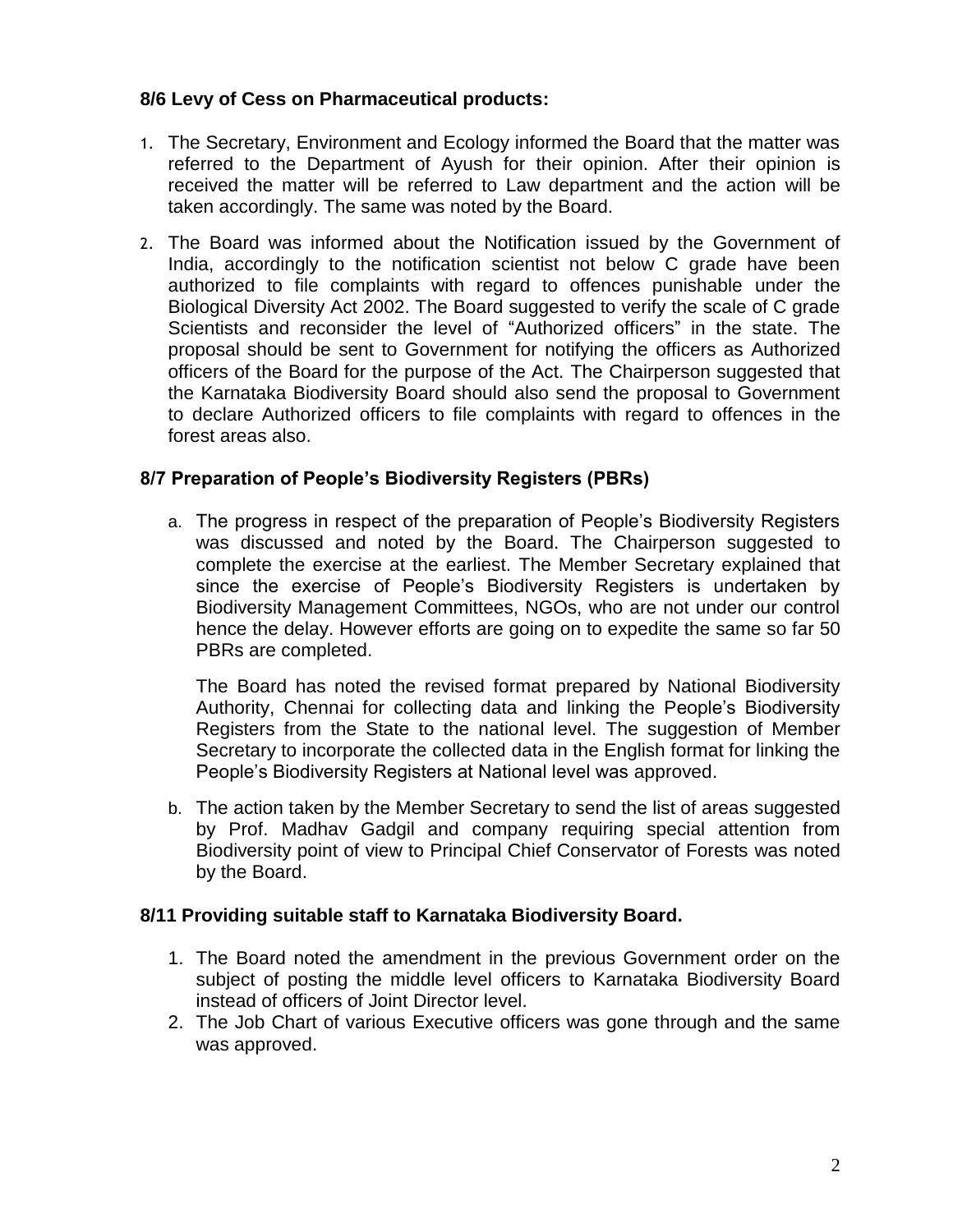## **8/12 Publication of News letter**

The Board was informed that the first Newsletter from Karnataka Biodiversity Board will be released in March 2009. The action is being taken in this direction. The Board noted the same.

#### **8/13 Outsourcing of Biodiversity Documentation works.**

The Board was informed by the Member Secretary that the Expression of interest was called through news paper advertisement. After second advertisement the responses have come from 27 organizations with in time. Five organizations submitted proposals after the due date. The Board suggested to constitute a committee consisting of 1) Member Secretary, Karnataka Biodiversity Board. 2) Secretary, Forests 3) Secretary, Ecology and Environment to go through the proposals and shortlist the organization. The financial bid may be obtained from short listed organizations and the details should be placed before the next Board Meeting for consideration.

## **8/14 Documentation of Coastal Biodiversity:**

The accounts problem regarding the documentation of Costal Biodiversity was discussed in detail. The Member Secretary informed the Board that the CMFRI, RRSSC (ISRO) and EMPRI were involved in the survey & documentation of Coastal Biodiversity. The project was funded by KUIDFC. The project is completed and the reports have been released the balance fund has to be released to the implementing agencies. The KUIDFC is insisting for Utilization Certificate countersigned by Chartered Accountant and the Statement of Accounts giving voucher-wise details along with the photocopies of the vouchers. The response of the implementing agencies that they have their Accounting and Audit procedures in Government of India therefore it is not possible to submit the Utilization Certificate by Chartered Accountant and Accounts vouchers can not be submitted this was informed to KUIDFC but there is no response / comments from KUIDFC. The implementing agencies are insisting for the release of balance amount. KBB has no fund.

The KUIDFC is not releasing the balance amount as per the request. The matter has come to stand still. KUIDFC has informed that the project will be closed in March 2009. The KUIDFC has to get reimbursement from ADB. The Chairperson enquired whether any MOU / agreement was signed with implementing agencies. It was informed that the MOU was signed with CMFRI which is not clear about the accounting procedure to be followed, no MOU or agreement was signed with other agencies inspite of KUIDFC giving clear instructions to Karnataka Biodiversity Board in 2005 about the accounts procedure to be followed.

It was suggested by the Member Secretary that the Government should call a meeting of KUIDFC, CMFRI, ISRO, EMPRI and KBB to sort out the issues to avoid problems in future. The Chairperson has agreed to the same. The Secretary, Ecology and Environment requested the Karnataka Biodiversity Board to send a note giving full details for calling a meeting.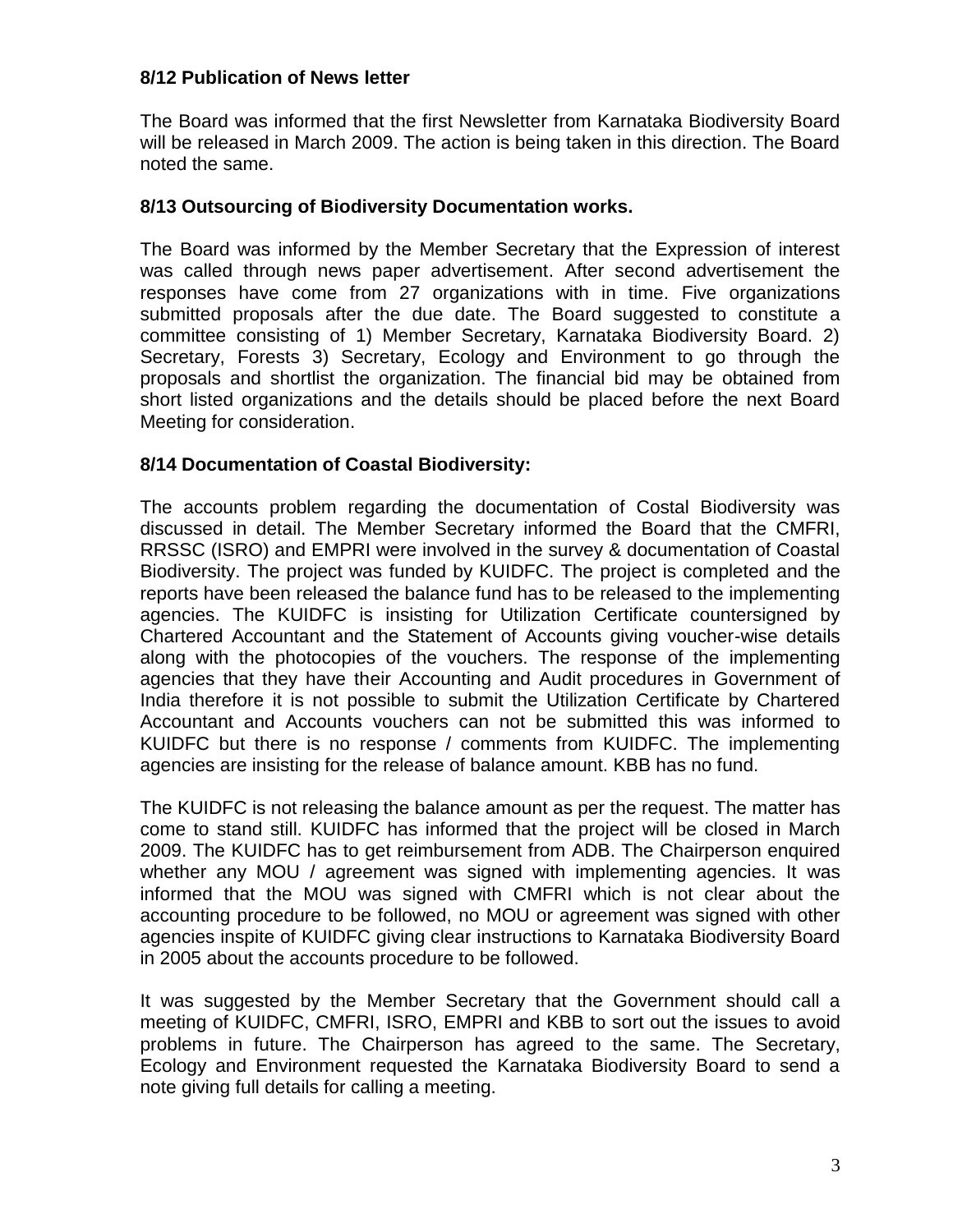## **8/15 Conducting of Workshop in Karnataka Biodiversity Board**

- 1. **Workshop on Traditional Knowledge:** The action taken by the Member Secretary to conduct one day Workshop on Traditional Knowledge related to Biodiversity on 26<sup>th</sup> February 2009 at Atria Hotel was noted by the Board.
- **2. Workshop on Biodiversity Heritage Site:** The proposal to conduct a workshop on Biodiversity Heritage Site in March 2009 with an expenditure of Rs.1.25 lakhs was approved by the Board.
- **3. Workshop on Coastal Biodiversity**: The proposal of the Member Secretary, Karnataka Biodiversity Board on the advice of Chairman, Taskforce on Western Ghat to conduct a workshop on Coastal Biodiversity and related issues in March 2009 with an expenditure of Rs. 1.24 lakhs was approved by the Board.

## **8/18. Internal Audit and Control Mechanism:**

The Board was informed by the Member Secretary that the Accountant General, Karnataka during audit of Karnataka Biodiversity Board accounts every year has been insisting for appointment of an Audit Superintendent to avoid the irregularities in account. The Audit Superintendent has to come from State Accounts Department on deputation. The Secretary, Ecology & Environment informed that the matter will be referred to Department of Finance for creation of a post of Audit Superintendent.

## **8/19 Account for the year 2007-08**

The Board was informed that the Karnataka Biodiversity Board has submitted up to date audited Accounts along with Annual Reports and the same have been placed in the Legislature. The Board members were satisfied with the same.

## **8/20 Institution of Biodiversity Award.**

On this subject the action taken to advertise the Institution of Biodiversity Award in the Newspaper calling for the proposals / applications was noted by the Board. The Board suggested to include the following persons and officers also in the committee on Biodiversity Award.

- 1. Sri. Ved, Director, FRLHT, Bangalore
- 2. Sri. Y. B. Ramakrsihna, Chairman, Taskforce on Bio-fuel,
- 3. Sri. Anantha Hegde, Chairman, Taskforce on Western ghats.
- 4. Secretary, Ecology & Environment, Department of Forest Ecology and Environment, Govt. of Karnataka M.S.Building, Bangalore.
- 5. Secretary, Forest, Dept. of Forest Ecology and Environment, Govt. of Karnataka. M.S.Building, Bangalore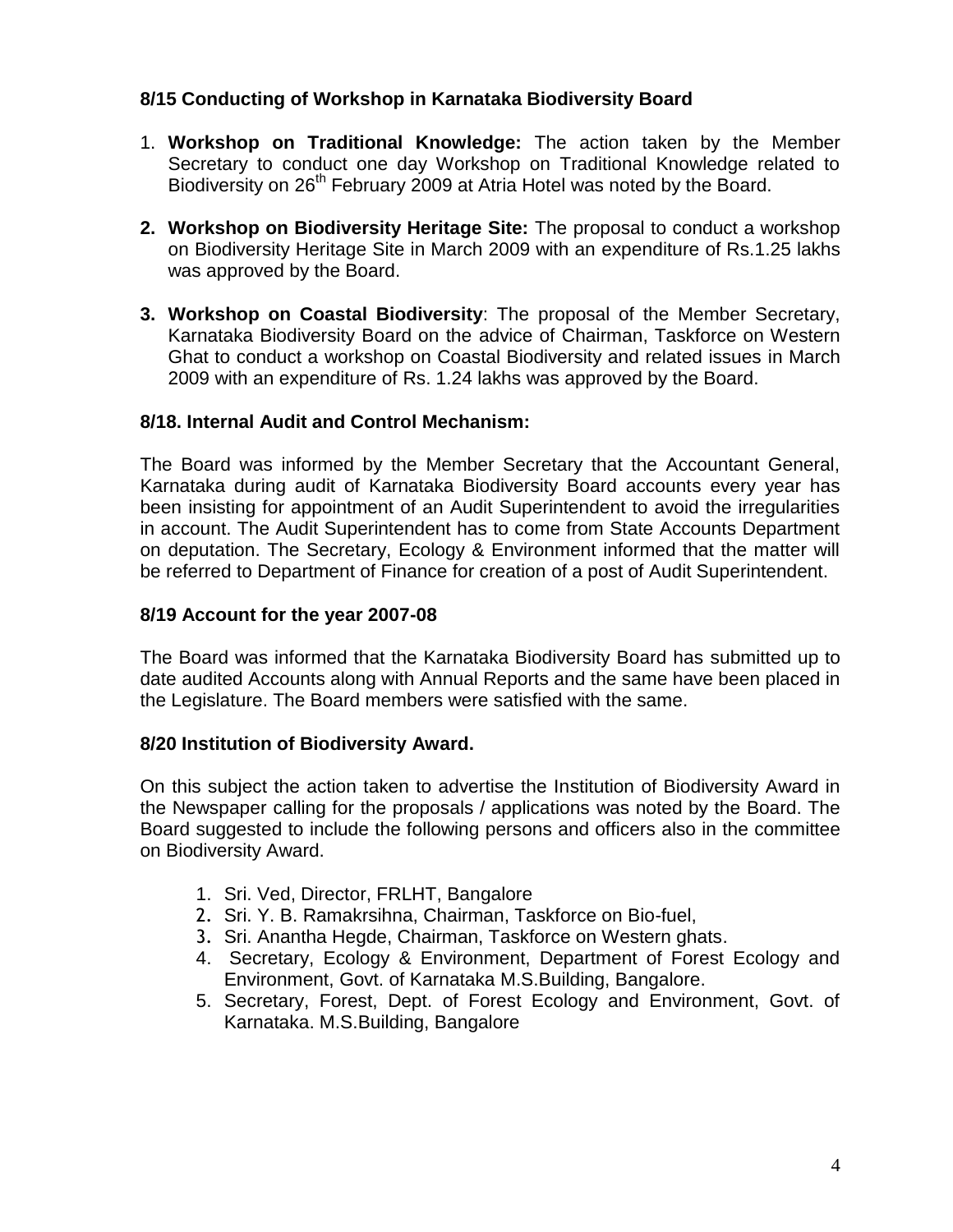## **8/22 - Progress of Works**

The progress of work regarding formation of Biodiversity Management Committees, Preparation of People's Biodiversity Registers and Awareness Training on Biodiversity was reviewed and the same was found to be satisfactory. However the formation of Biodiversity Management Committees needs to be expedited. The Karnataka Biodiversity Board does not have the field staff. The suggestion of Chairman, Taskforce on Western Ghats and the proposal of Member Secretary to nominate the Deputy Conservators of Forests (Social Forestry) working in Zilla Panchayaths in Karnataka to assist the Karnataka Biodiversity Board in formation of Biodiversity Management Committees, guiding and supervising the various activities of Biodiversity Management Committees monitoring and reporting about the activities related to Biodiversity was considered. The Chairperson suggested to refer the matter to Rural Development and Panchayath Raj for their consent for issuing the Government order.

## **9/1 - Study on Bio-industries Utilizing Bio-resources:**

The Board was informed that the National Biodiversity Authority has released Rs. 3.00 lakhs to Karnataka Biodiversity Board for commissioning a study on Bio Industries utilizing Bio resources. This was noted by the Board. The proposal from Karnataka Indian Medicine Manufacturer's Association (regd.) for documenting information related to Medicinal plants and Aromatic plants was discussed.

The Chairperson wanted to know whether the department of Ayush can supply the information. The representative of Ayush department informed that these informations are not available in the department. There is no provision to collect the same from the firms utilizing the Bio-resources. It was informed to the Board that other agencies can not force the manufactures to furnish these information. The Indian Medicine Manufacturer's Association (regd) can collect the information from the firms which are the members of the Association. In view of the above the proposal of the Association for documenting the informations related to Medicinal Plant and Aromatic plants for Rs. 98,000/- and Rs. 86,000/- respectively was approved. The action taken to collect the other information on Bio-resources from Department of Bio-technology, Dept. of Horticulture, Dept. of Agriculture, Dept of Fisheries, Dept of Animal Husbandry and Karnataka Unani Medical Association was noted by the Board.

## **9/2- Research project on Netrani Island :**

On this subject the action taken to inform the Professor and Chairman of Department of Studies in Marine Biology, Karwar that Coastal Biodiversity of Karnataka has already been documented under KUIDFC sponsored project and therefore there is no need to do another survey so soon was noted by the Board.

## **9/7 Conducting of Awareness Training Programmes**

The suggestion of the Chairman Taskforce on Western Ghats to conduct more Awareness Training programmes on Biodiversity through NGOs, Eco Clubs and Self Help Groups was appreciated by the Board. An expenditure of Rs. 8,000/- per programme as suggested by Member Secretary was approved by the Board.